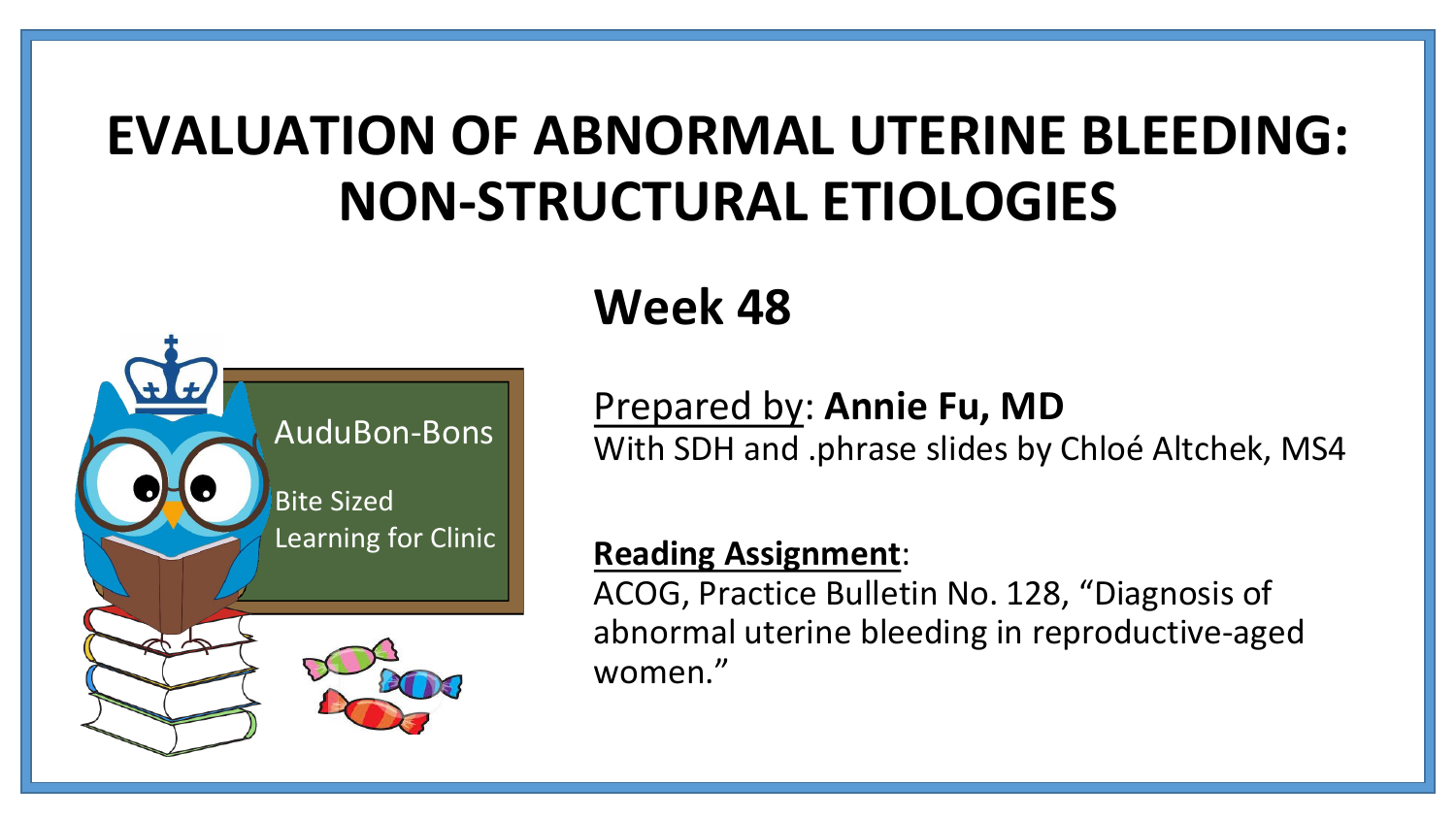# LEARNING OBJECTIVES

- Understand the definition of a normal menstrual cycle and abnormal uterine bleeding
- Become familiar with the PALM-COEIN classification system for AUB
- Learn how to evaluate patients for non-structural causes of AUB, including appropriate lab testing

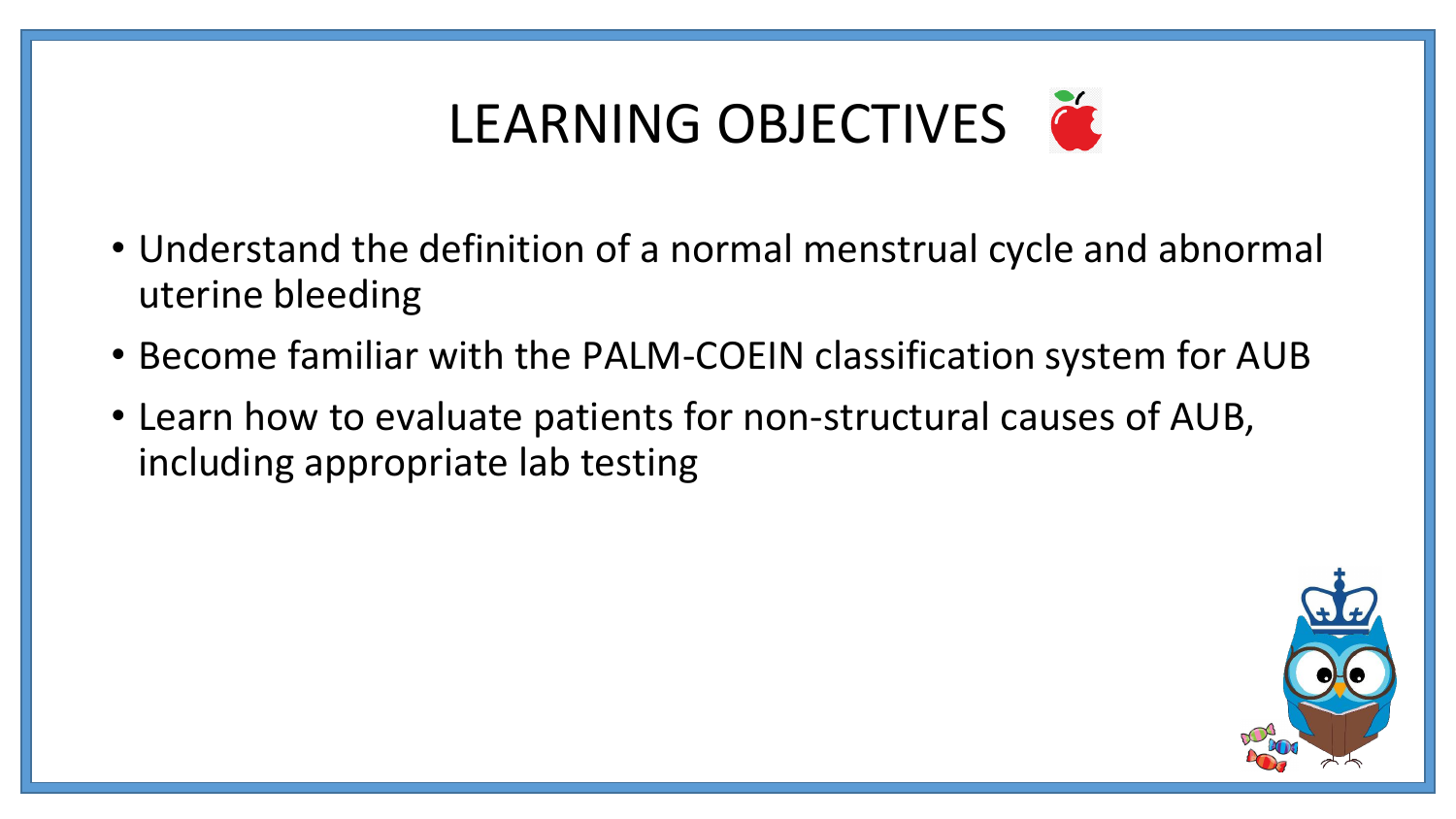### CASE VIGNETTE

Patient is a 46 yo G5 P1041 woman who presents for a new GYN visit. She reports irregular cycles for the past 10 years. Her last visit to a gynecologist was 15 years ago after the delivery of her son.

Her periods come at variable intervals, sometimes every three months, other times twice in a month. Flow varies from minimal spotting to heavy bleeding requiring pad changes every hour. She reports dysmenorrhea with her periods that is relieved with ibuprofen.

She reports a 30 pound weight gain over the past 10 years. Otherwise, she denies any new medical issues.

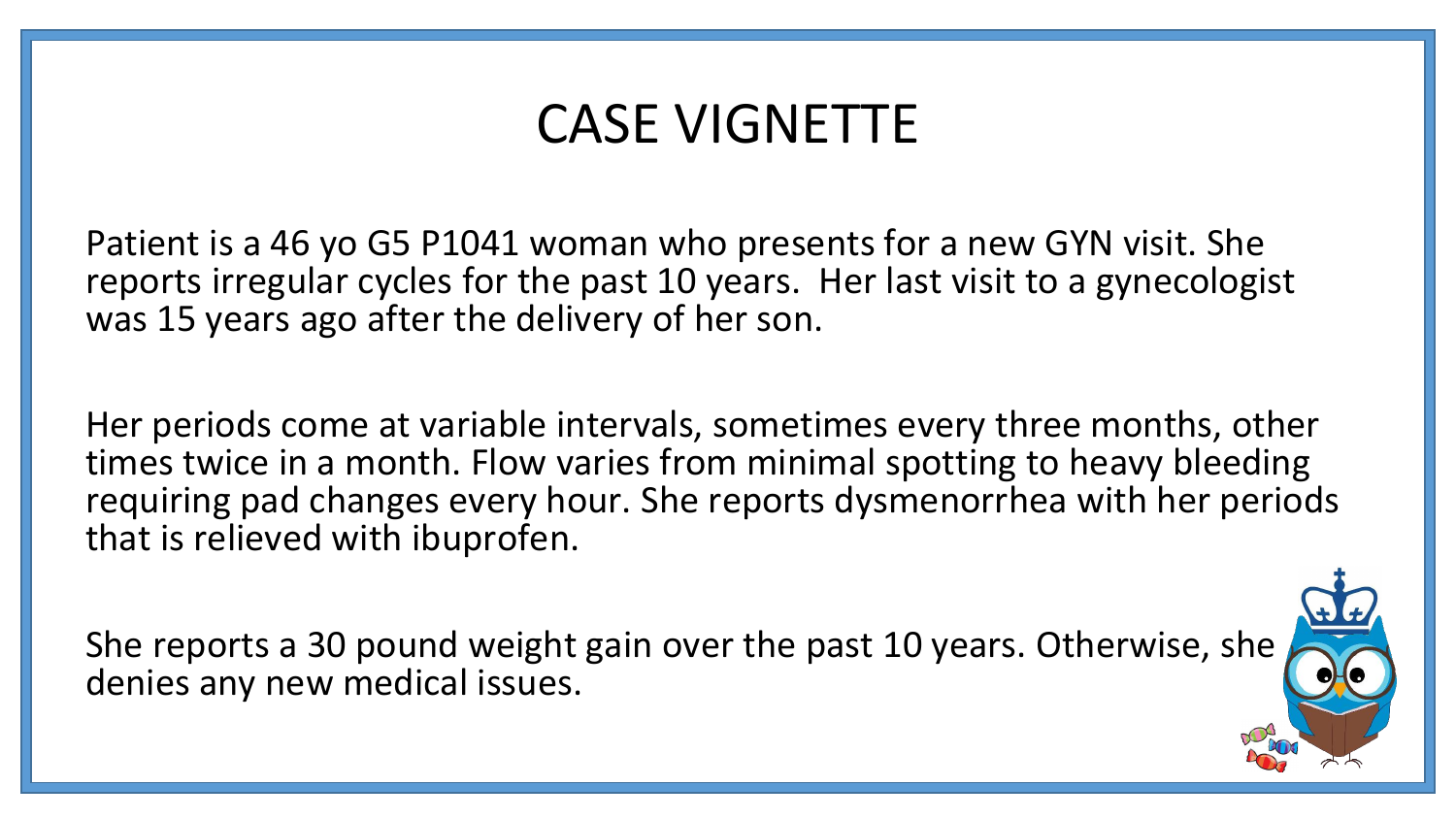### FOCUSED HISTORY

### **What will be pertinent in her history?**

- **POB:** 4x surgical VTOPs, 1x C/S at term for arrest of descent
- **PGYN:** Menarche at 13 yo; history of monthly cycles lasting 5 days until recently; denies history of STIs/abnormal paps/ fibroids/ cysts; last pap smear 15 years ago; not using contraception; sexually active
- **PMH:** Denies
- **PSH:** 4 x D&C, 1x C/S, 1x lapx cholecystectomy
- FH: Mother s/p hyst for fibroids, sister with fibroids
- **SH:** No toxic habits; unemployed; long-term partner; accepts blood products
- **Meds:** None
- **All:** NKDA

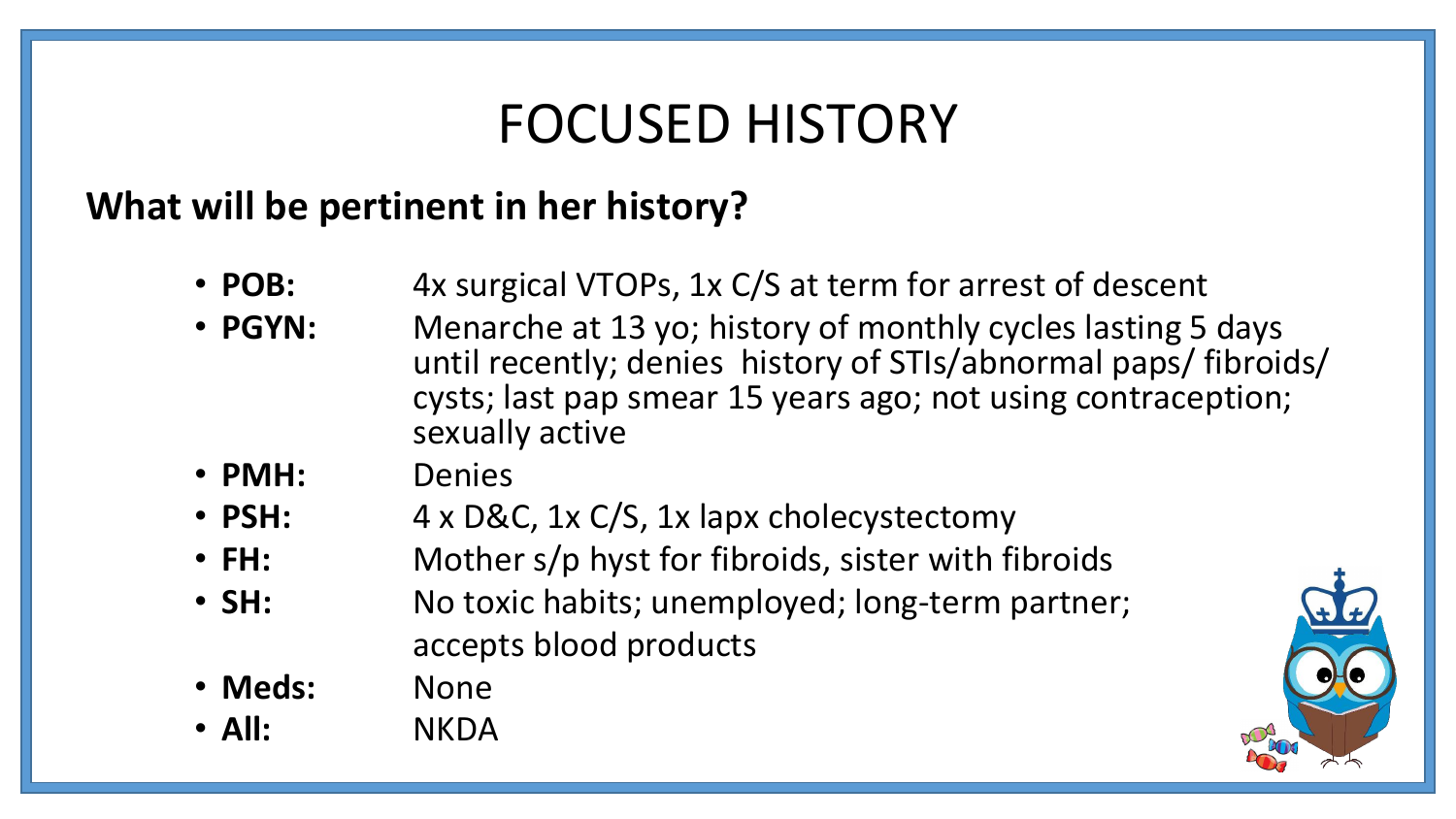### PERTINENT PHYSICAL EXAM FINDINGS

**What will be pertinent in her physical exam?**

**VS:** P 99 BP 155/80 **Wgt:** 103kg **Hgt:** 166cm **BMI:** 37.4 kg/m<sup>2</sup>

- **General:** NAD, well-appearing
- **Chest:** CTAB
- **CVS:** RRR
- **Abd:** Obese, soft, NT/ND, no masses/HSM
- **GU:** NEFG, no lesions; normal vaginal mucosa; no CMT; no uterine/adnexal tenderness; uterus 8 week size; no adnexal masses
- **Ext:** WWP, 1+ edema b/l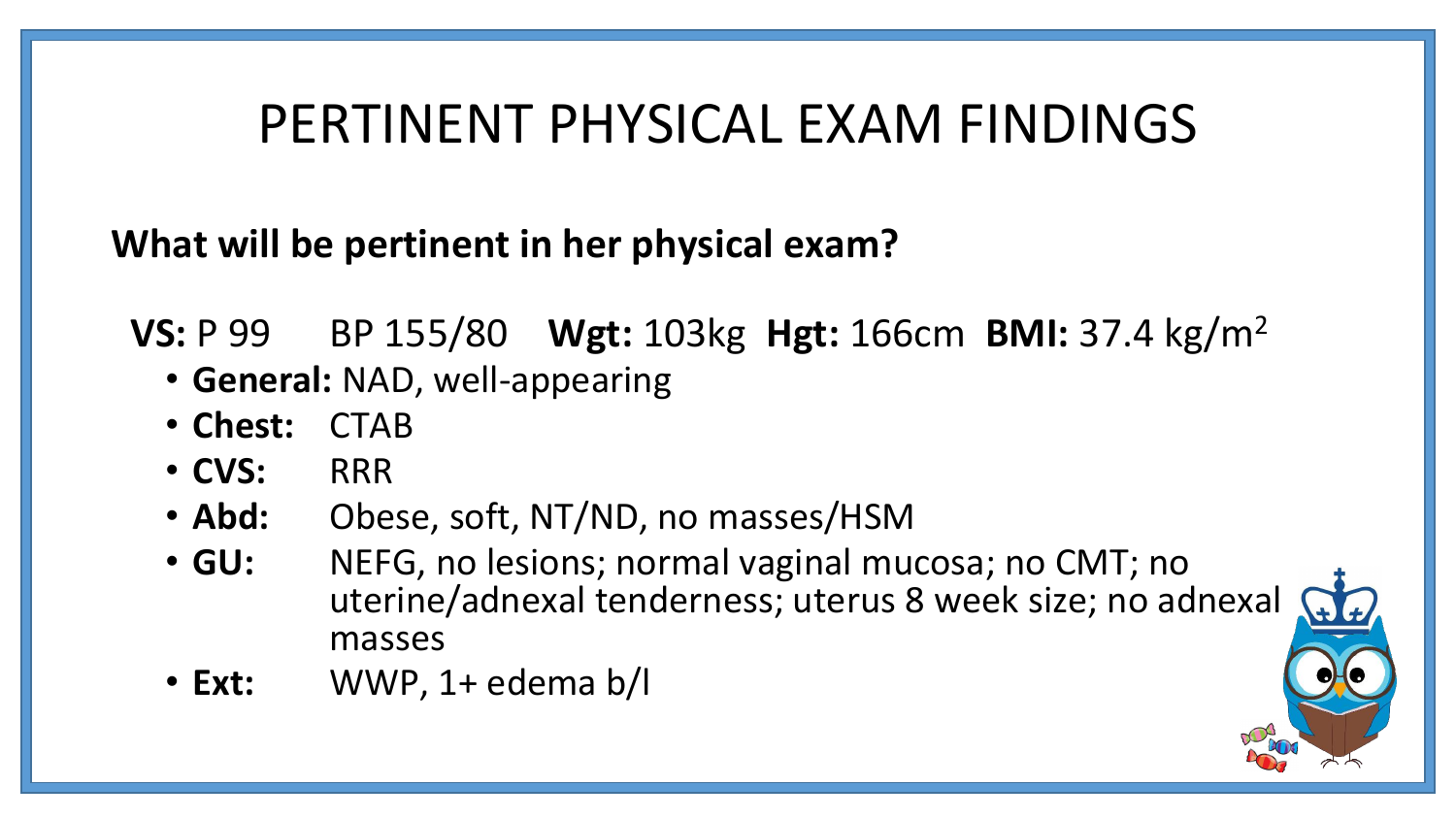### NORMAL MENSTRUAL CYCLE

**How do you characterize a normal menstrual cycle?**

- Every **21-35** days
- Variation between cycles usually **7-9** days
- Lasts on average for **5** days, between 2-7 days
- Volume up to **80** mL

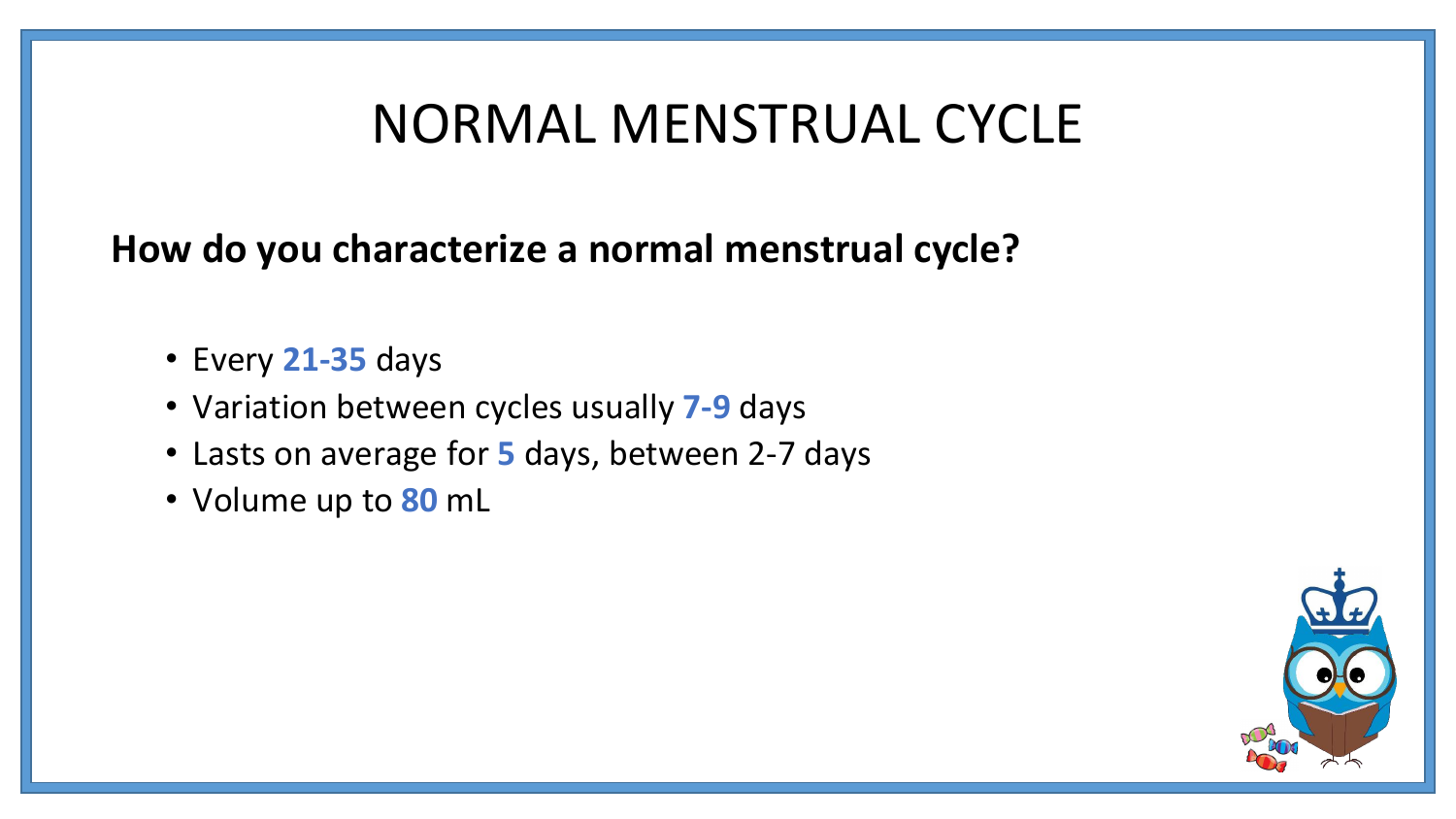## ABNORMAL UTERINE BLEEDING

Abnormal uterine bleeding accounts for 70% of all gynecologic consults

#### **What is the definition of AUB?**

• **Menstrual flow outside of normal volume, duration, regularity, or frequency** 

#### **How do we classify AUB?**

• **PALM-COEIN** system

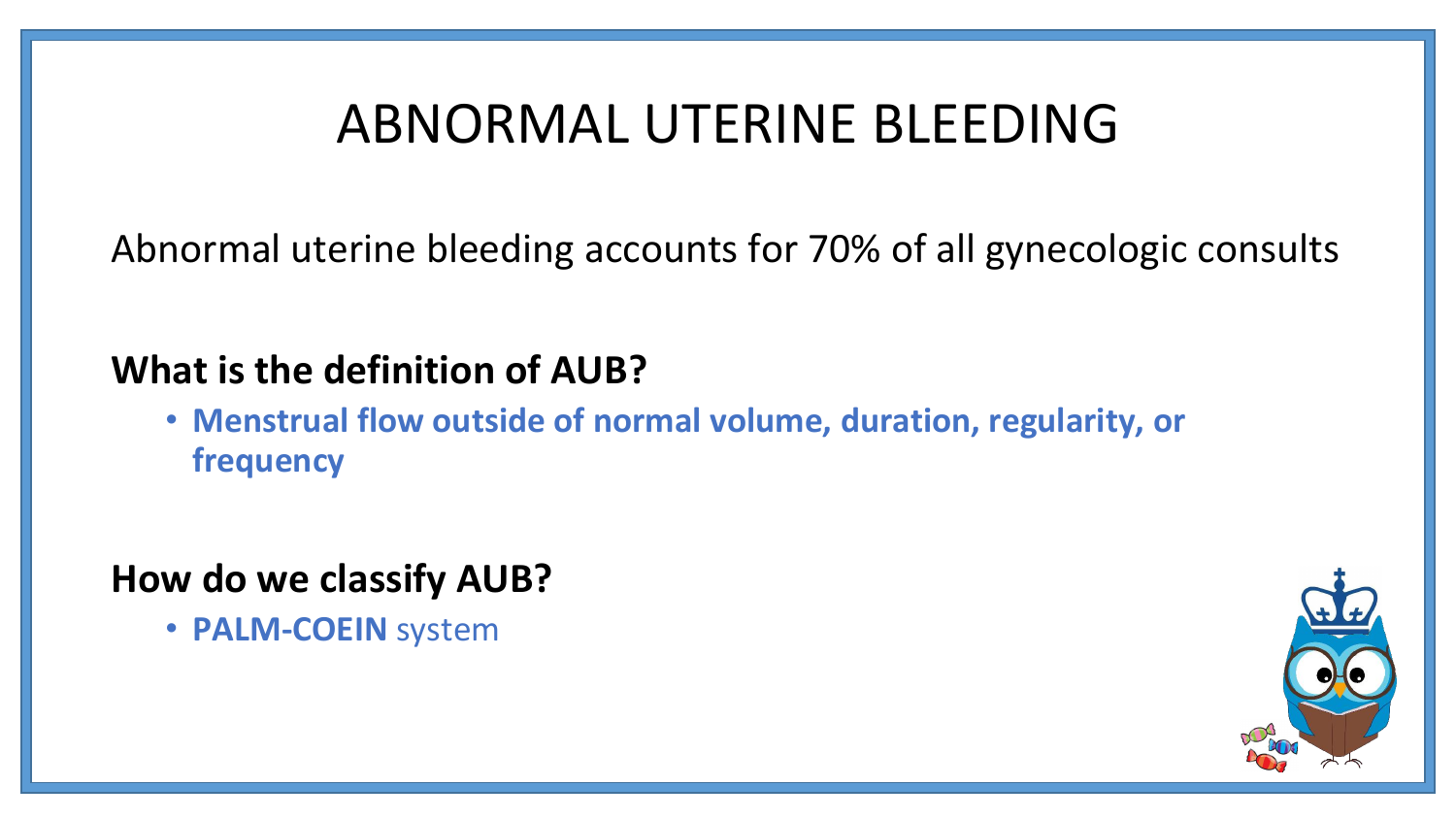### PALM-COEIN CLASSIFICATION SYSTEM FOR AUB



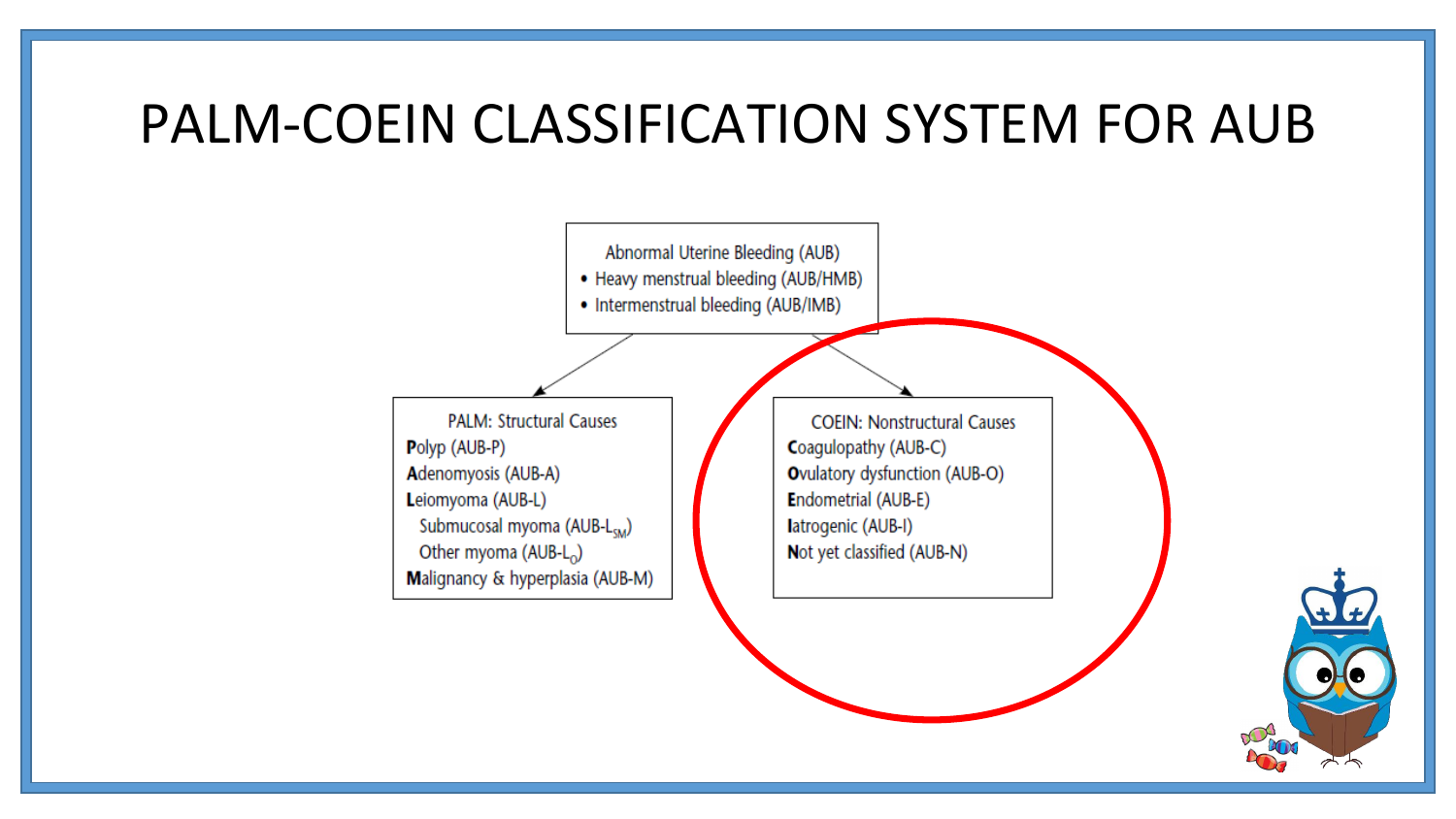### DIFFERENTIAL: AGE BASED

| <b>Age Group</b> | <b>Common Differential Diagnosis</b>                                                                                                                          |
|------------------|---------------------------------------------------------------------------------------------------------------------------------------------------------------|
| $13-18$ yo       | AUB-O (immature HPO axis)<br>Hormonal BC use<br>Pregnancy<br>$\sim$<br>Pelvic infection<br>Coagulopathy (seen in 19% of those hospitalized)<br><b>Tumors</b>  |
| 19-39 yo         | Pregnancy<br><b>Structural lesions</b><br>AUB-O (PCOS)<br>Use of hormonal BC<br>Endometrial hyperplasia<br><b>Endometrial CA</b>                              |
| 40 yo-Menopause  | AUB-O (normal physiology, declining ovarian function)<br>Endometrial hyperplasia<br><b>Endometrial CA</b><br>Endometrial atrophy<br><b>Structural lesions</b> |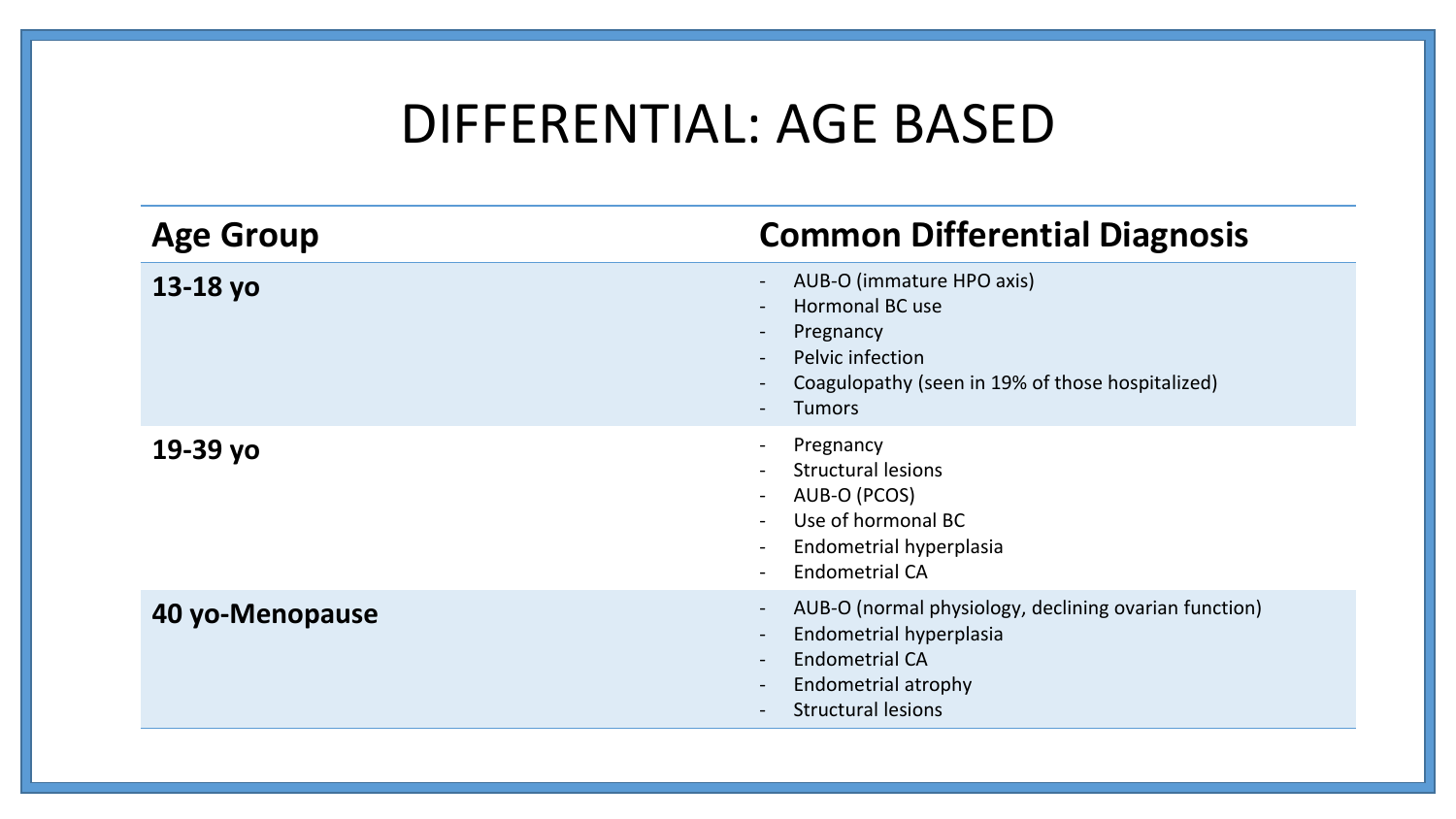### EVALUATION: HISTORY AND PHYSICAL

#### **History**

- Detailed menstrual history
	- Age of menarche/menopause
	- Bleeding patterns
	- Severity of bleeding
	- Pain
- Sexual history
	- Pregnancy, STI, trauma/IPV
- Medical conditions
- Surgical history
- Medications \_
- Family history
- Social History
	- Exercise/diet, toxic habits

Thyroid disorders **PCOS** Chronic kidney disease Celiac disease Bleeding diatheses Hepatic disease Malignancy

Anticoagulants NSAIDs Hormonal contraception/HRT Gingko, Ginseng, Motherwort **SERM<sub>s</sub>** Antipsychotics

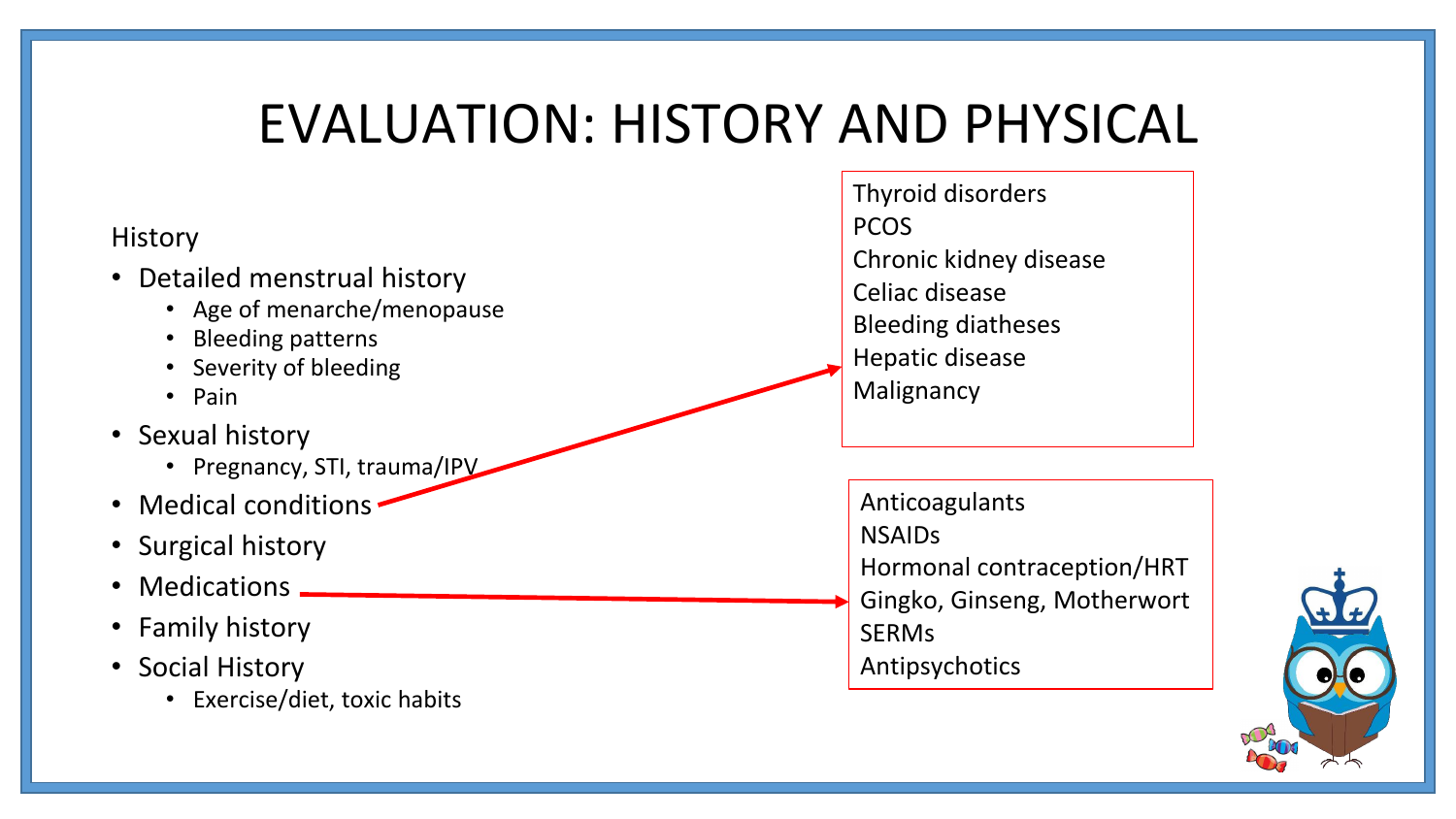### EVALUATION: HISTORY AND PHYSICAL

### **What information in your patient's history would make you concerned about a bleeding disorder?**

- Heavy menstrual bleeding since menarche
- One of the following:
	- PPH
	- Surgery related bleeding
	- Bleeding associated with dental work
- Two/more symptoms:
	- Bruising 1-2x/mo
	- Epistaxis 1-2x/mo
	- Frequent gum bleeding
	- FHx of bleeding symptoms

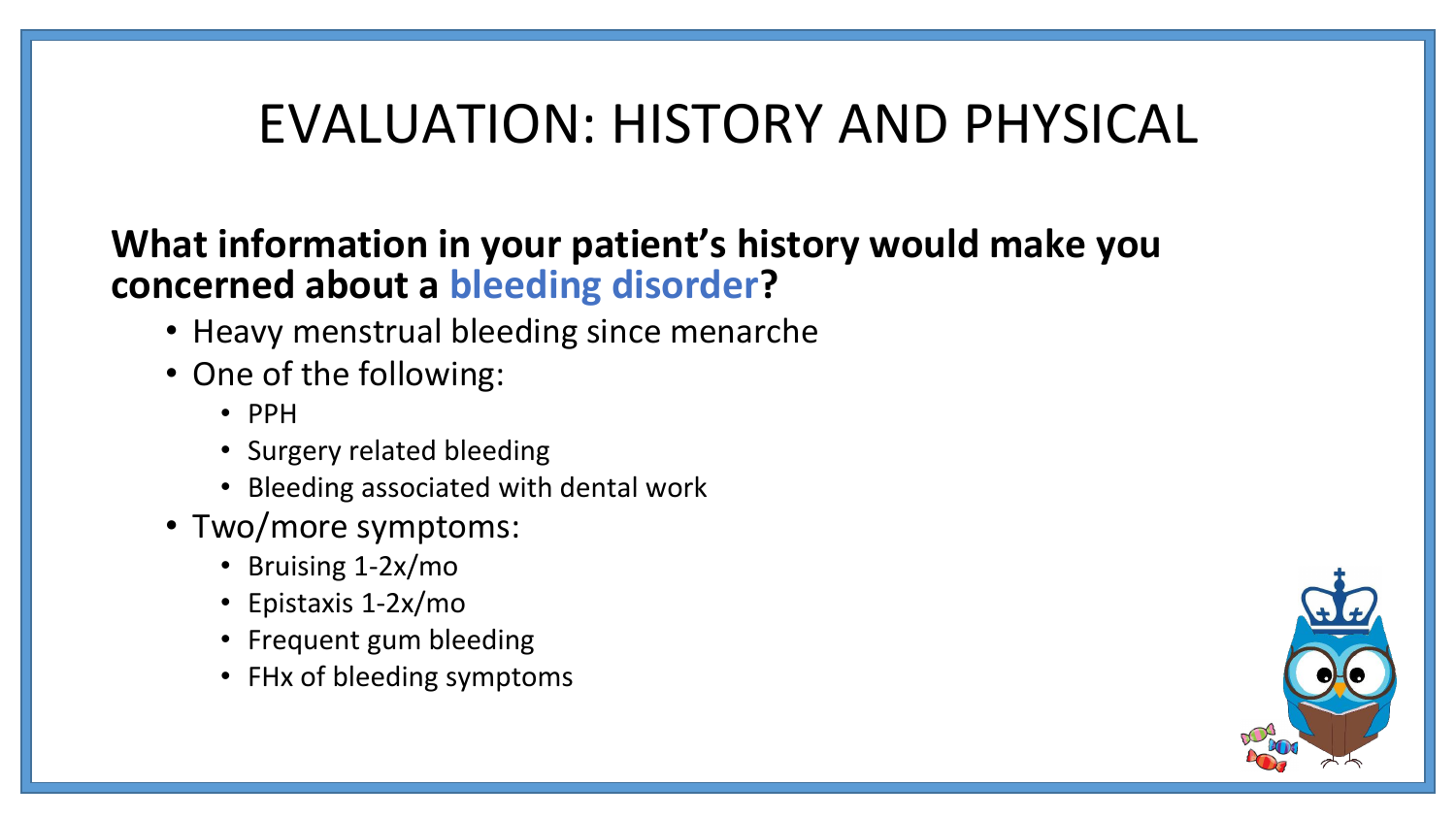## EVALUTION: HISTORY AND PHYSICAL

#### **General exam**

- Obesity, signs of hyperandrogenism (acne, hirsutism), signs of thyroid disease (thyromegaly/nodule, exophthalmos), signs of insulin resistance (acanthosis nigricans), galactorrhea/discharge
- Signs of a bleeding disorder: petechiae, ecchymoses, skin pallor, swollen joints

### **Gyn/pelvic exam**

- Cervical/vaginal lesions
- Uterine/adnexal abnormalities, masses

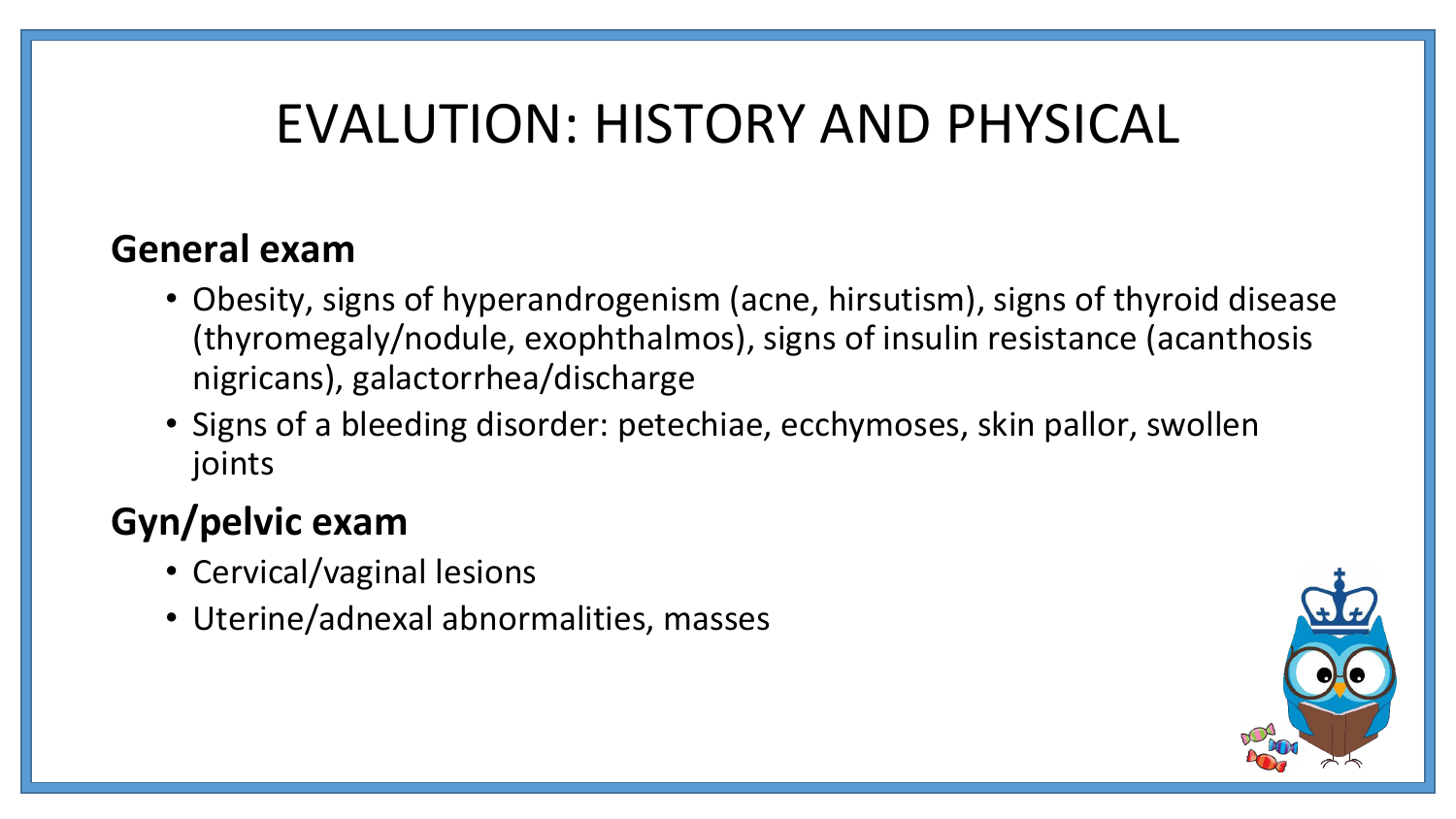## EVALUATION: TESTING

- **Pregnancy test**
- **CBC**
- **TSH (Prolactin)**
- **GC/CT (especially in high-risk population)**
- Other tests: at risk of bleeding disorders
	- CBC with platelets, INR/PT, PTT
	- von Willebrand-ristocetin cofactor activity, von Willebrand factor antigen, factor VIII
- Other tests: at risk of endocrinologic dysfunction
	- Prolactin, serum androgens, FSH/LH (POF), estradiol
- Other tests:
	- Pap smear

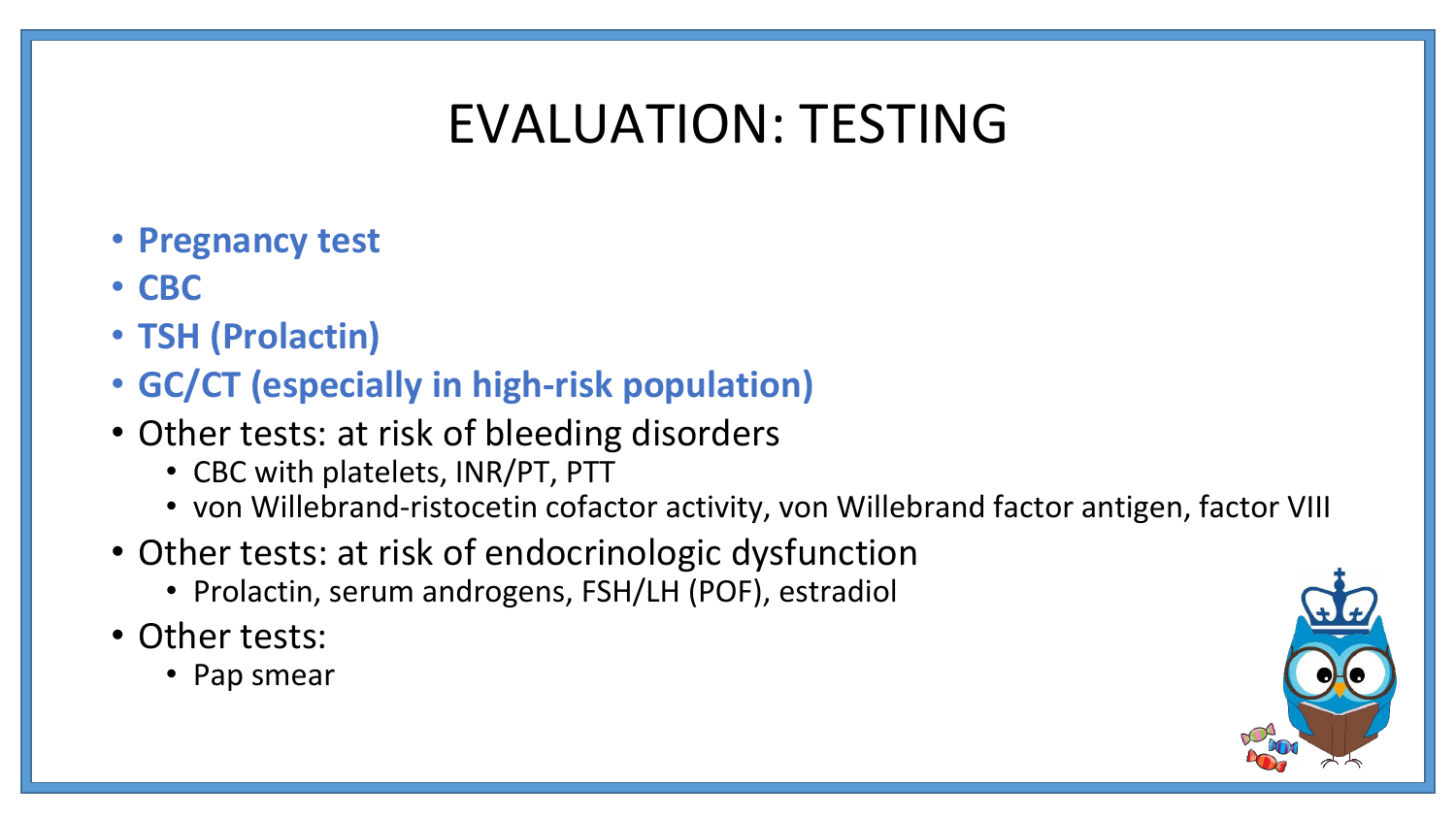## EVALUATION: TESTING

#### **When is an endometrial biopsy used as the first-line test?**

• Women 45+ yo with AUB

#### **When is an EMB appropriate in women < 45 yo?**

• Women with a history of unopposed estrogen exposure (i.e. PCOS, obesity), failed medical management of AUB, persistent AUB

#### **If an EMB is negative, but patient has persistent bleeding, what other tests can you perform?**

- D&C, hysteroscopy, further sampling
- If a cancer occupies < 50% of endometrial cavity surface area, it may be missed on EMB

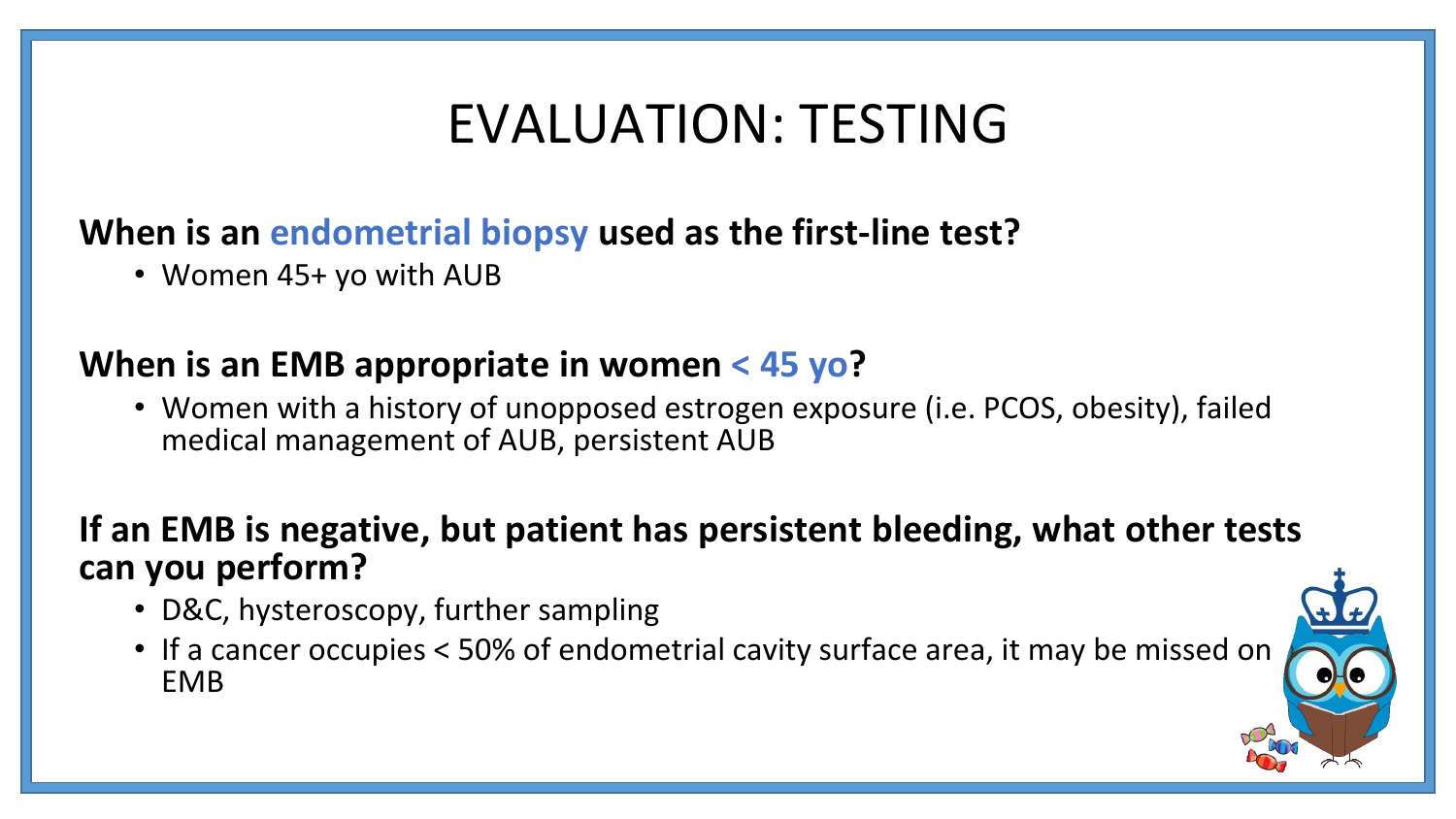## EVALUATION: OTHER TESTS

### **When is imaging recommended?**

- Abnormal physical exam
- Symptoms refractory to treatment
- Persistent symptoms with a normal exam

### **What imaging modalities can be used?**

- Transvaginal ultrasound (transabdominal for adolescents)
- Sonohysterography (superior for intracavitary lesions)
- Hysteroscopy
- MRI (select cases, i.e. myomatous uteri for surgical planning)

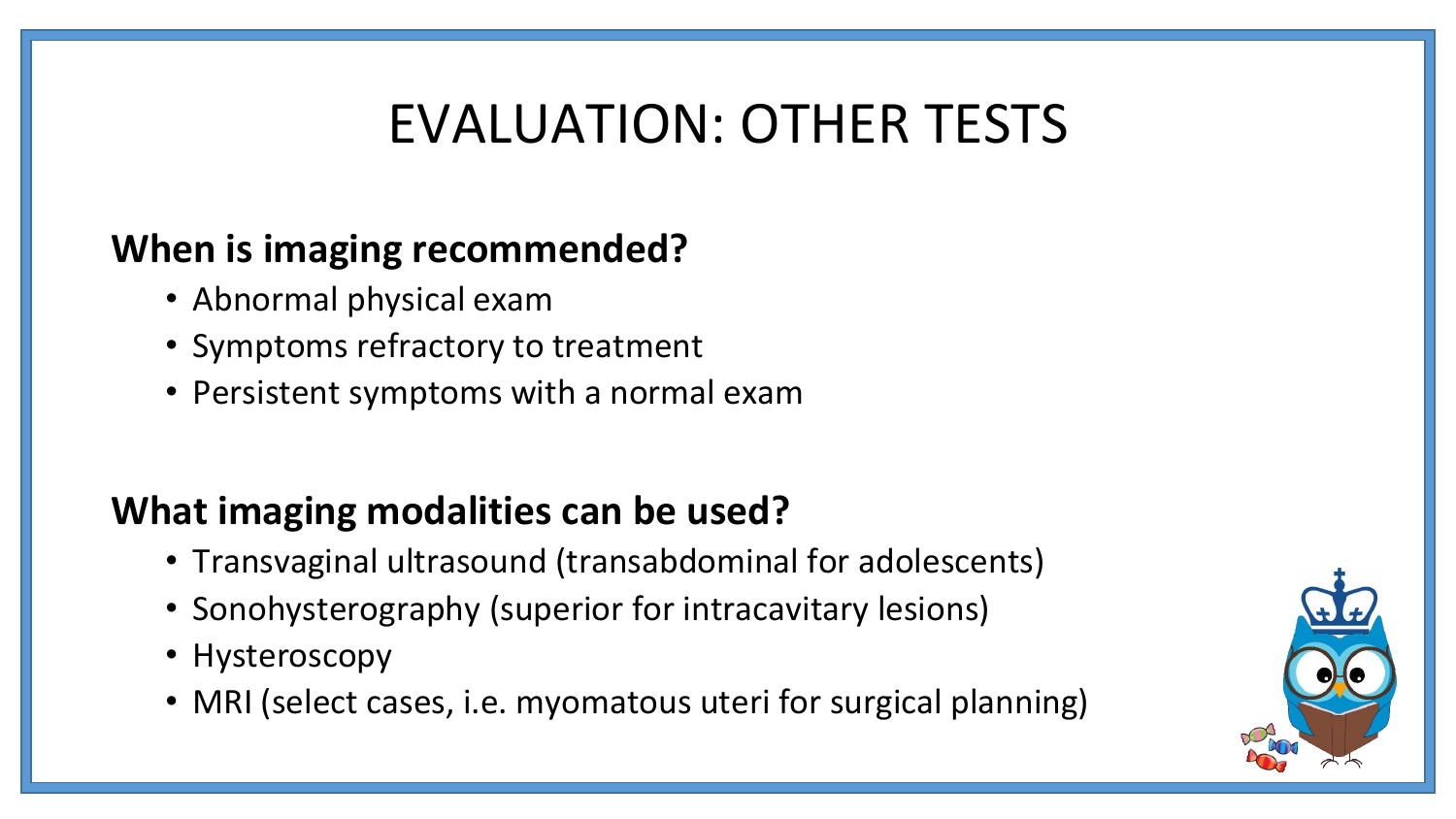

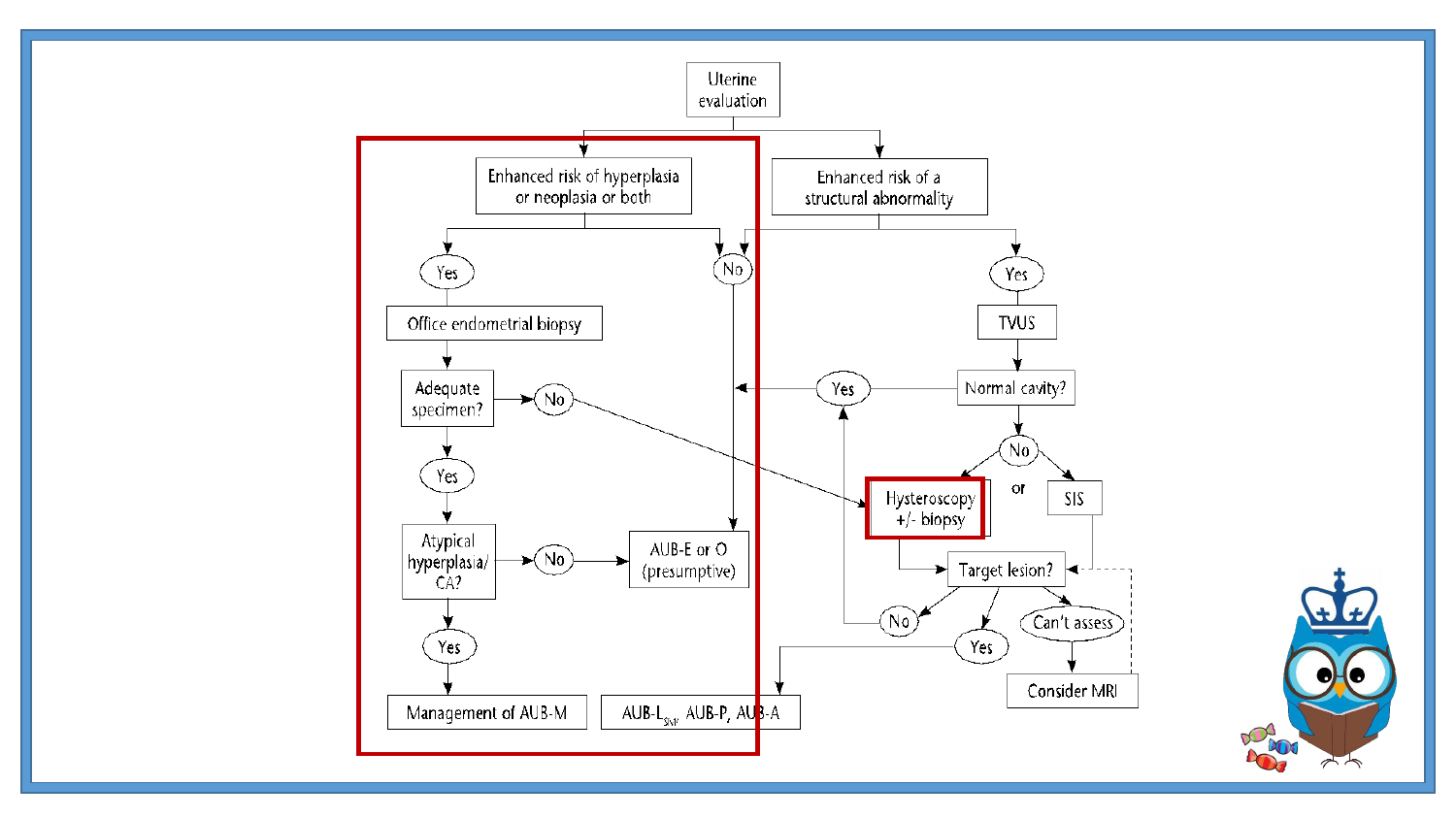### CASE VIGNETTE

What is your differential for the patient?

How would you work up the patient presented?

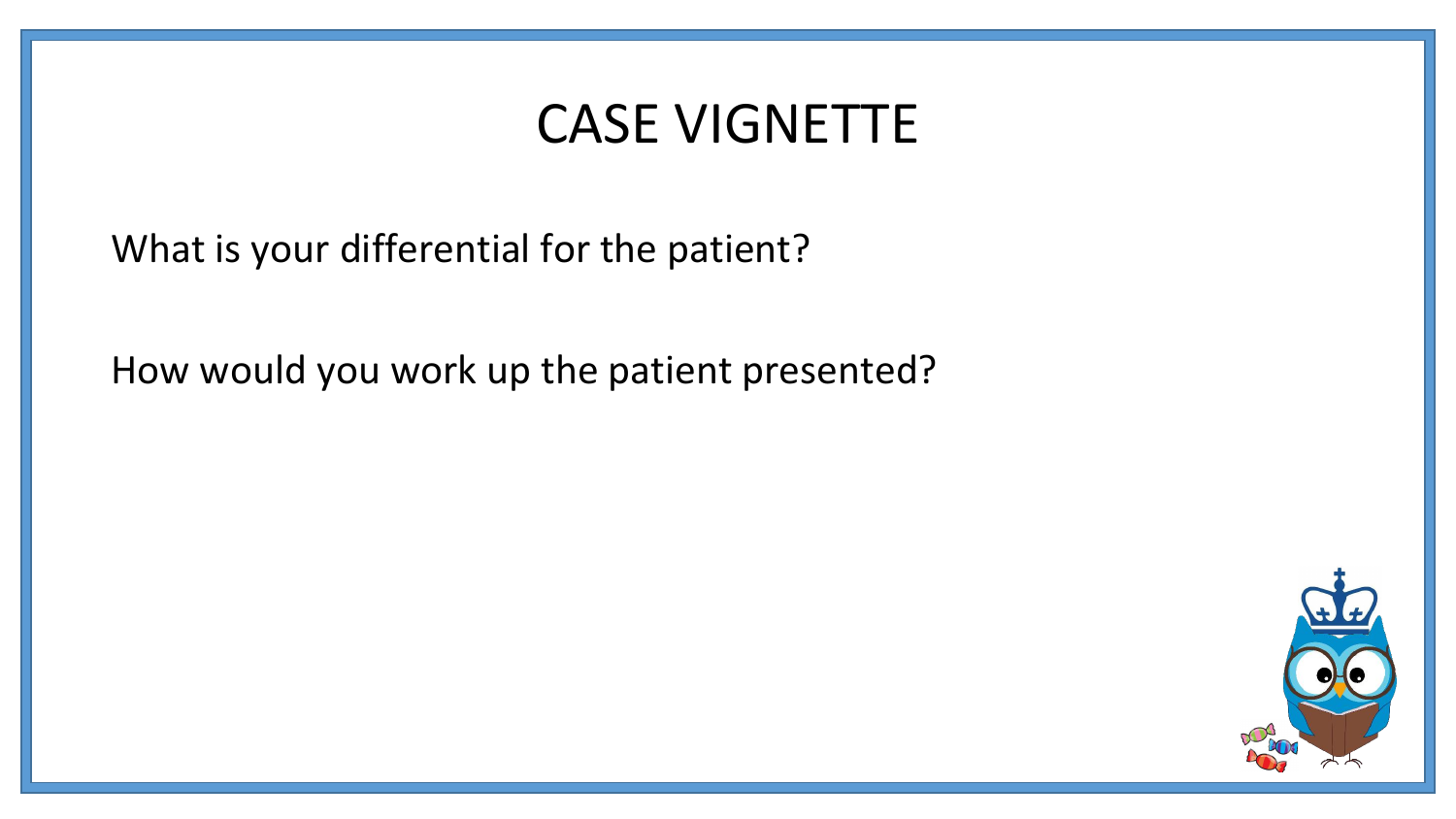## SOCIAL DETERMINANTS OF HEALTH

• AUB has significant **psychosocial implications**:

- Reasons many women **delay seeking treatment**:
	- Uncertainty if uterine bleeding is abnormal
	- Lower prioritization of gynecologic health
	- Difficulty accessing services (delay in appointments with gynecologists)



Taking the time to take a detailed menstrual history will help identify a woman who if unprompted, may not disclose symptoms related to their menstrual cycle that represent an underlying health problem.

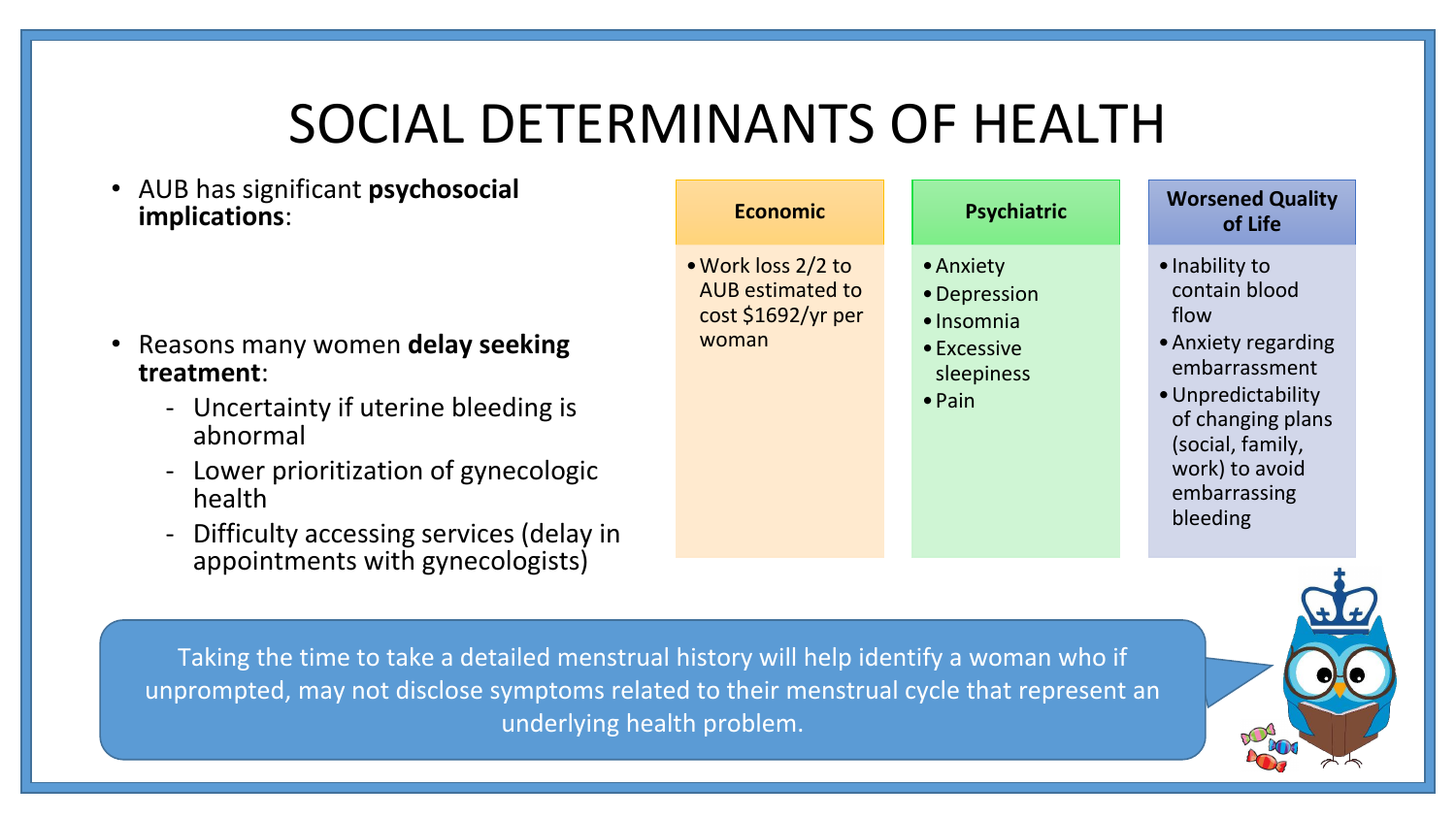### EPIC .PHRASE

#### **.BBonAUBWU**

#### Description: AUB workup

We discussed the diagnosis of abnormal uterine bleeding and the most common etiologies for her age group, including \*\*\*AUB-O, hormonal contraceptive use, pregnancy, pelvic infection, coagulopathy, or pelvic tumor for ages 13-18, \*\*\*pregnancy, structural lesions, PCOS, or endometrial hyperplasia for ages 19-39, \*\*\*pregnancy, AUB-O, endometrial hyperplasia, cancer, endometrial atrophy, or structural lesions for ages over 40. A thorough evaluation was started today, including:

\*\*\*age 13-18 Pregnancy test, CBC, INR, PTT, TSH, Prolactin, consider von Willebrand-ristocetin cofactor activity, von Willebrand factor antigen, factor VIII, GCCT (if sexually active)

\*\*\*age 18-menopause

Pregnancy test, CBC, TSH, Prolactin, GCCT, pelvic ultrasound (consider SIS if concerned for structural abnormality), EMBx (if over 45, or <45 with hx unopposed estrogen, failed medical management, or persistent AUB), Pap (if over 21)

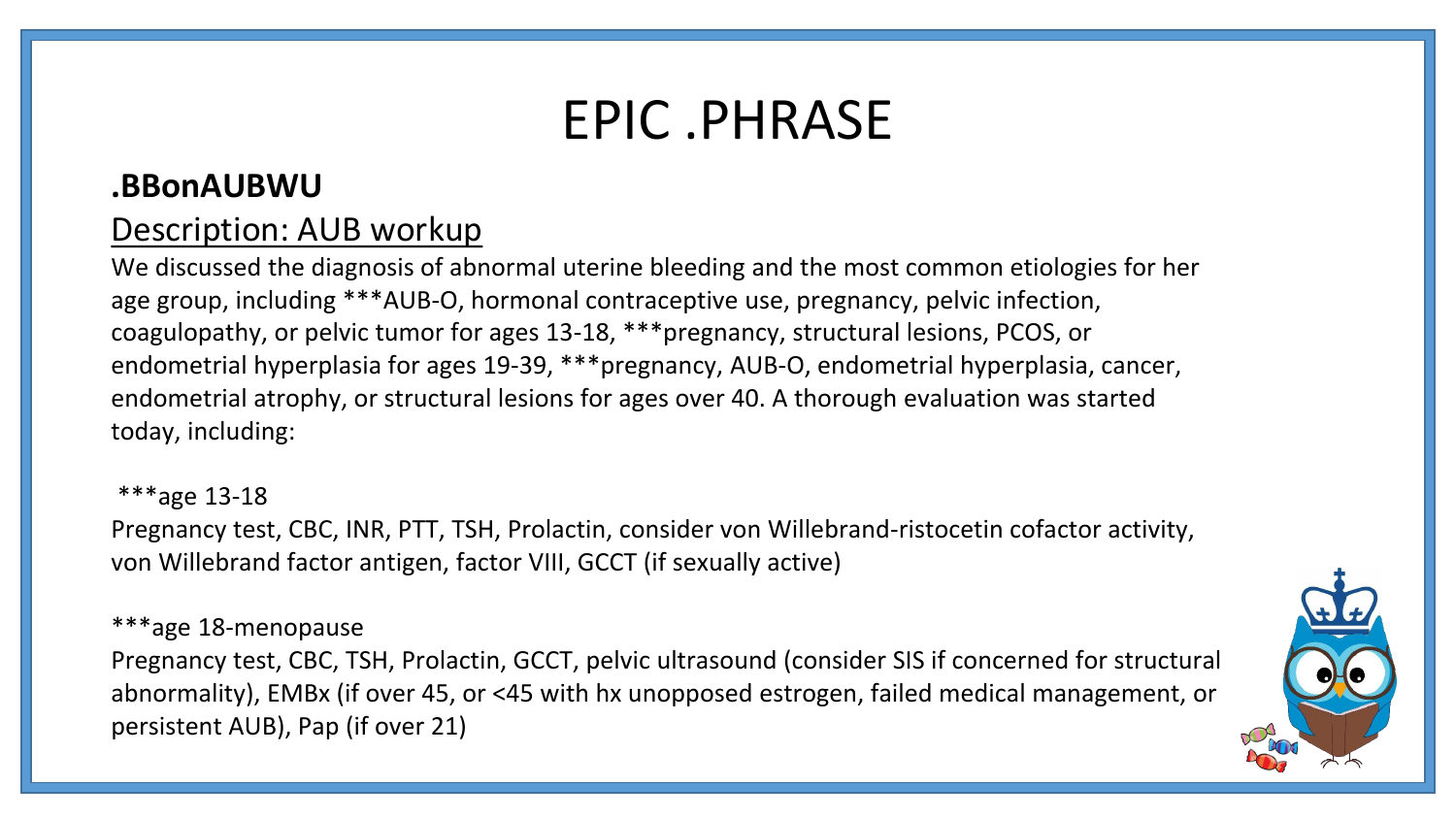### CODING AND BILLING

#### • **ICD-10**

• **N93.9**, Abnormal uterine and vaginal bleeding, unspecified